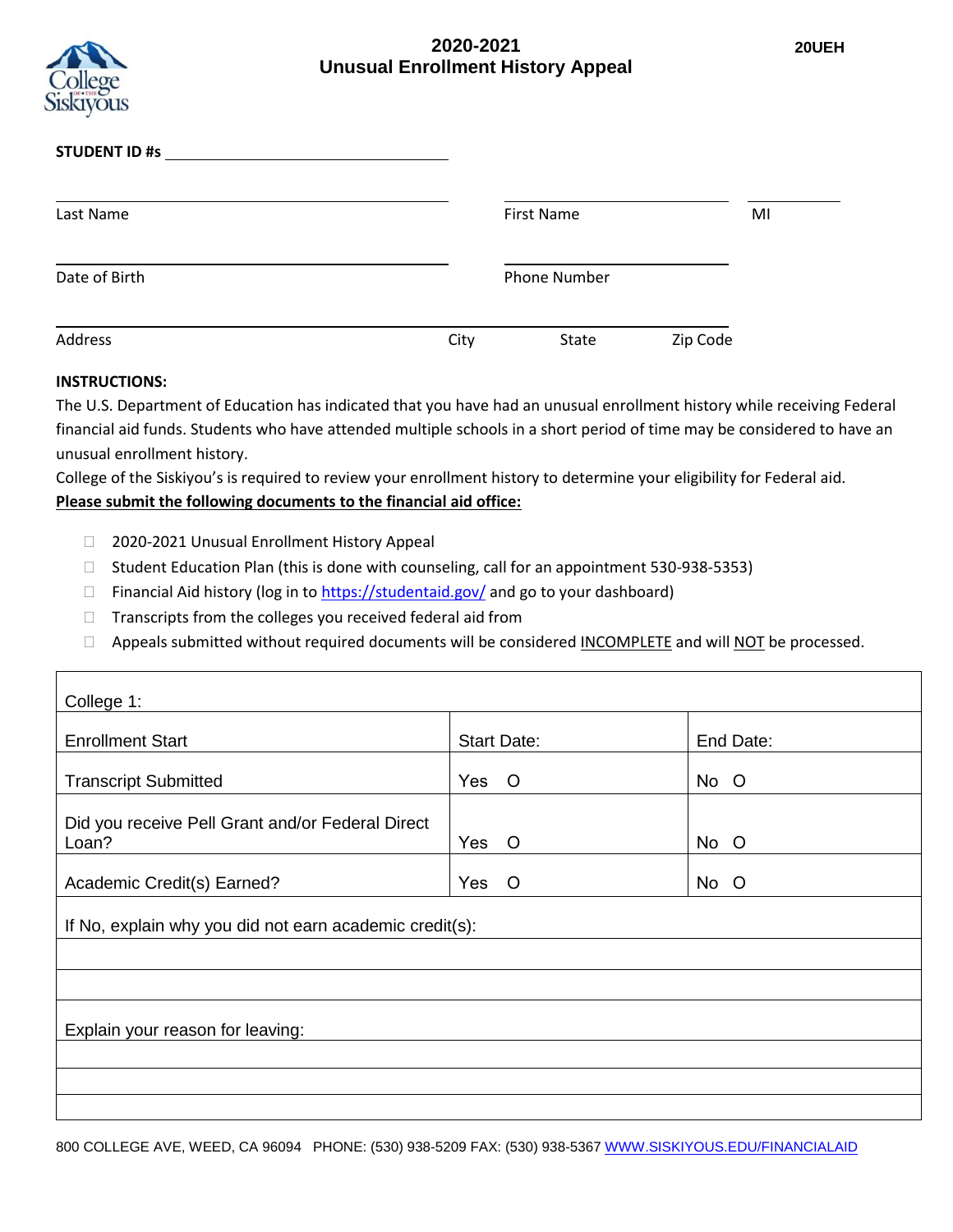| College 2:                                                |                    |           |  |
|-----------------------------------------------------------|--------------------|-----------|--|
| <b>Enrollment Start</b>                                   | <b>Start Date:</b> | End Date: |  |
| <b>Transcript Submitted</b>                               | Yes<br>$\circ$     | No O      |  |
| Did you receive Pell Grant and/or Federal Direct<br>Loan? | Yes<br>$\circ$     | No O      |  |
| Academic Credit(s) Earned?                                | Yes<br>$\circ$     | No O      |  |
| If No, explain why you did not earn academic credit(s):   |                    |           |  |
|                                                           |                    |           |  |
|                                                           |                    |           |  |
| Explain your reason for leaving:                          |                    |           |  |
|                                                           |                    |           |  |
|                                                           |                    |           |  |
|                                                           |                    |           |  |

| College 3:                                                |                    |           |  |
|-----------------------------------------------------------|--------------------|-----------|--|
| <b>Enrollment Start</b>                                   | <b>Start Date:</b> | End Date: |  |
| <b>Transcript Submitted</b>                               | Yes O              | No O      |  |
| Did you receive Pell Grant and/or Federal Direct<br>Loan? | Yes<br>$\circ$     | No O      |  |
| Academic Credit(s) Earned?                                | Yes<br>$\circ$     | No O      |  |
| If No, explain why you did not earn academic credit(s):   |                    |           |  |
|                                                           |                    |           |  |
|                                                           |                    |           |  |
| Explain your reason for leaving:                          |                    |           |  |
|                                                           |                    |           |  |
|                                                           |                    |           |  |